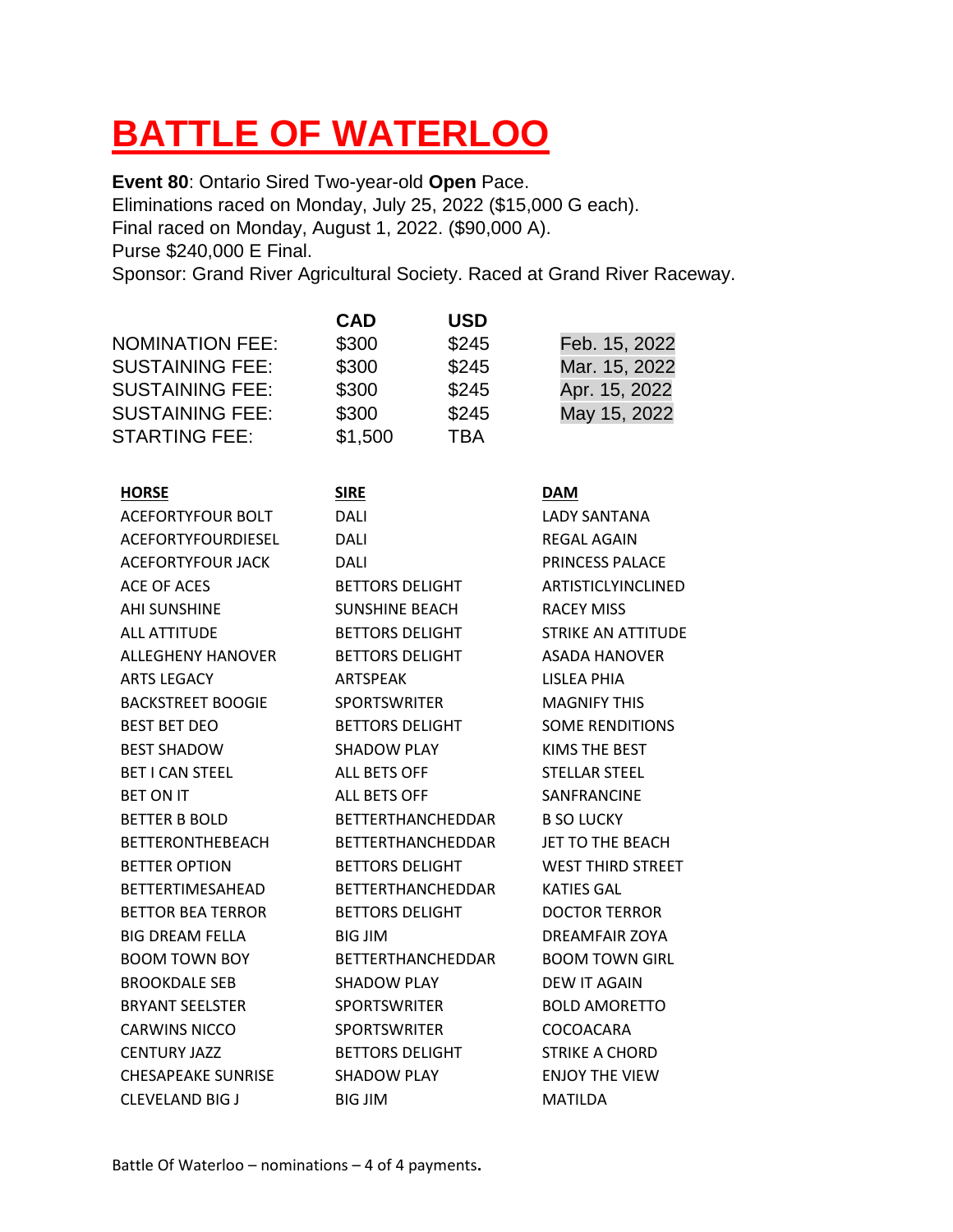## **HORSE SIRE DAM**

COOP A LOOP ALL BETS OFF BREAKHEART PASS D A HOME STRETCH SPORTSWRITER SHELLYS DELIGHT D A JIMINY CRICKET BIG JIM STONEBRIDGE DEBUT DOC AWESOME **ALL BETS OFF LETT DIRECT MACAWESOME** DRESSEL HANOVER BETTORS DELIGHT DONT DENY ME EVERYONES HERO BETTORS DELIGHT SUZE HANOVER FIXN AND MIXN BETTERTHANCHEDDAR KATES JOY FOUR FOOT GIMME SUNSHINE BEACH QUEENS CHARACTER FULL HORSE BETTORS DELIGHT LADY BE GREAT FULL SPEED STEVE BETTORS DELIGHT JIMINI TOP GALLEON SEELSTER THINKING OUT LOUD GODDESSS PRINCESS HANGOVER HILL BETTORS DELIGHT CHASING IDEALS HES A SWEETHEART HES WATCHING LYONSSWEETIE ID IMAGINE BETTORS DELIGHT MAID WEST JOKER ON JACK BETTORS DELIGHT JK MOLLY KTS AFFLICTION SHADOW PLAY MEA LILLEY MARK LYONS BRUSHMARKS SPORTSWRITER PAINTS HALL LYONS EXCEL LYONSSOMEWHERE OZMOPOLITAN LYONS SOMEWHEREBOY LYONSSOMEWHERE RENEES QUEEN MANSAI BETTORS DELIGHT VILLAGE JESSICA MOMENT IS HERE **ALL BETS OFF** BREATHTACULAR MORNING WATCH **HES WATCHING** CALL ME YOURS MR GALLIE BETTORS DELIGHT HALLIE GALLIE MURRAYS WATCHING HES WATCHING LED FOOT NETWORK SEELSTER ALL BETS OFF NO STRIKES AGAINST NEWS CASTER SPORTSWRITER CARITAS EASEL NORTH SEELSTER BETTORS DELIGHT NILA SEELSTER NOTHING BETTOR BETTORS DELIGHT D GS PESQUERO NULLI SECONDUS BETTERTHANCHEDDAR CONNIE MACH OSSIE THE SECOND BIG JIM OUTOFTHEFRYINGPAN PARSONS SHADOW PLAY TWIN B INSPIRING PICKSIXKING ALL BETS OFF ART OBSESSION PRINCE SHADOW SHADOW PLAY FAST PRINCESS RED COIN **BETTORS DELIGHT** UNRED HANOVER ROCK A HONEY **ALL BETS OFF HOMEGROWN HONEY** ROCKINGTHEREPUBLIC ALL BETS OFF TRUE ROCK RODMAN STATE TREASURER RENEES DELIGHT SANS SOUCI HES WATCHING LOVELY ASSISTANT SANTANA HANOVER BIG JIM SO ARTSI SECOND COMING CONTROL THE MOMENT VIRGIN MARY

JOHNNY FREIGHT SPORTSWRITER ALLAMERICAN SUMMER SERGEANT SLAUGHTER BIG JIM MINETTAS MOONBEAM